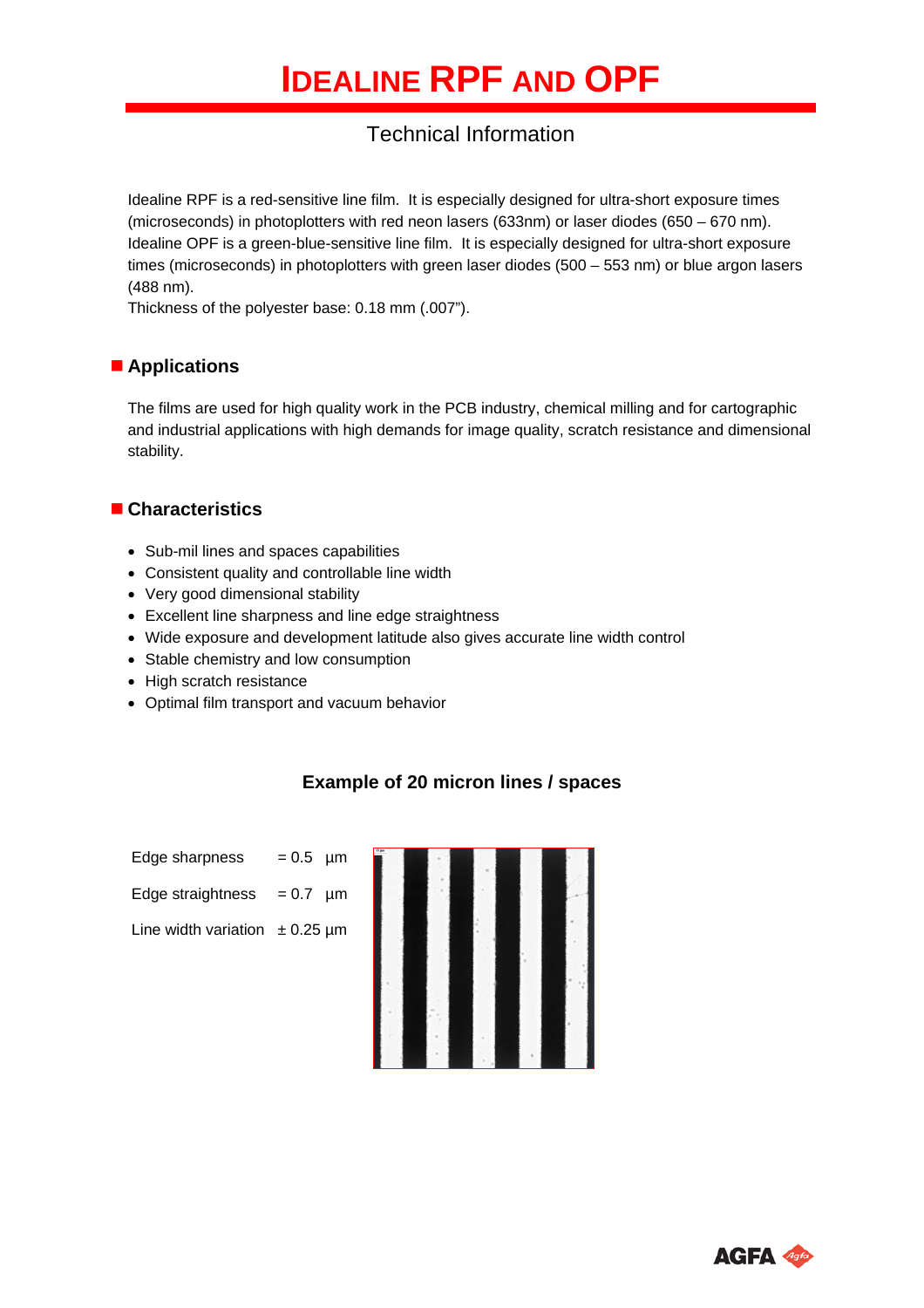# **Photographic data**

Colour sensitivity:

RPF is red-sensitive (630 – 670 nm)



OPF is green-blue-violet sensitive (400 – 545 nm)



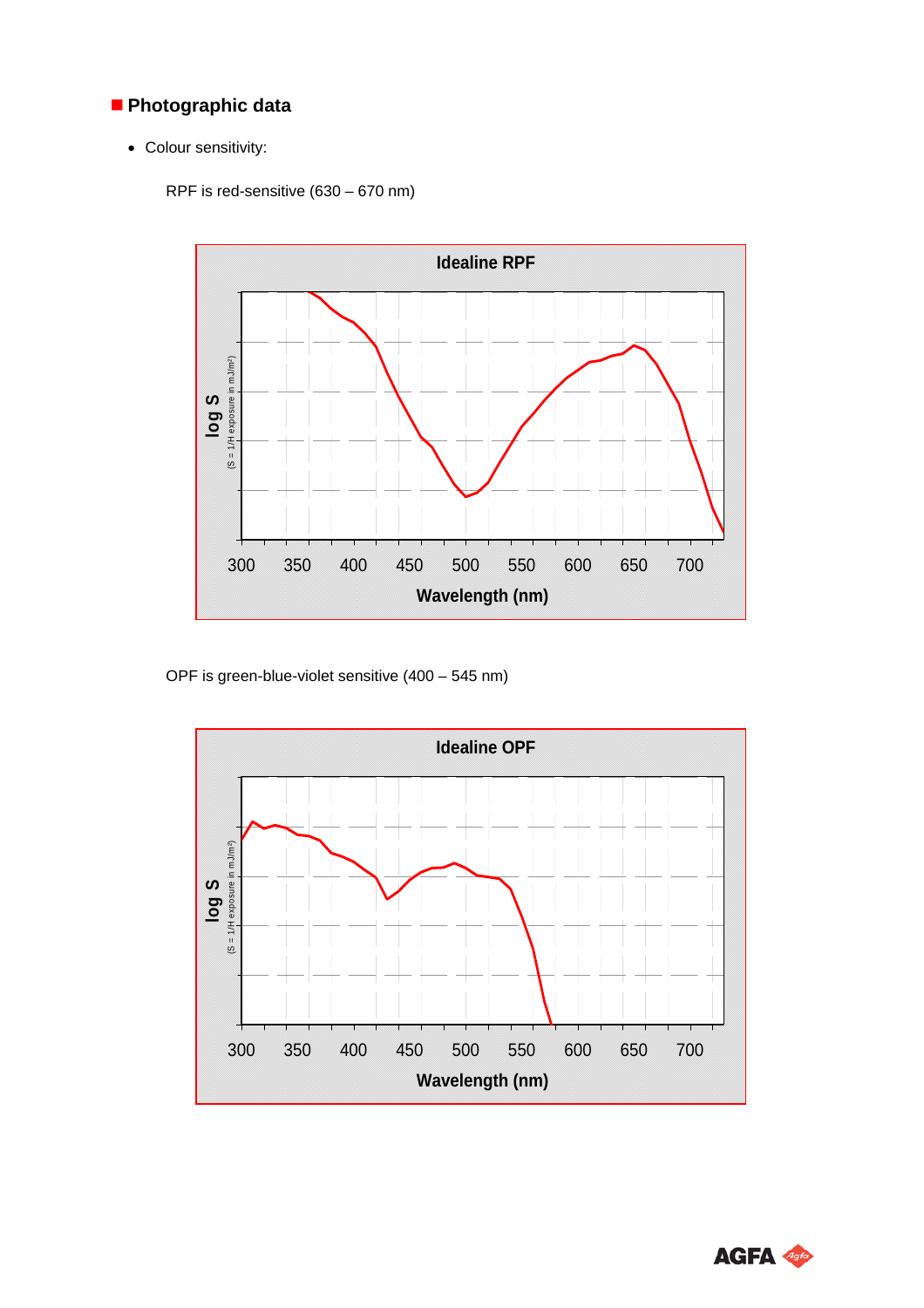Characteristic curves







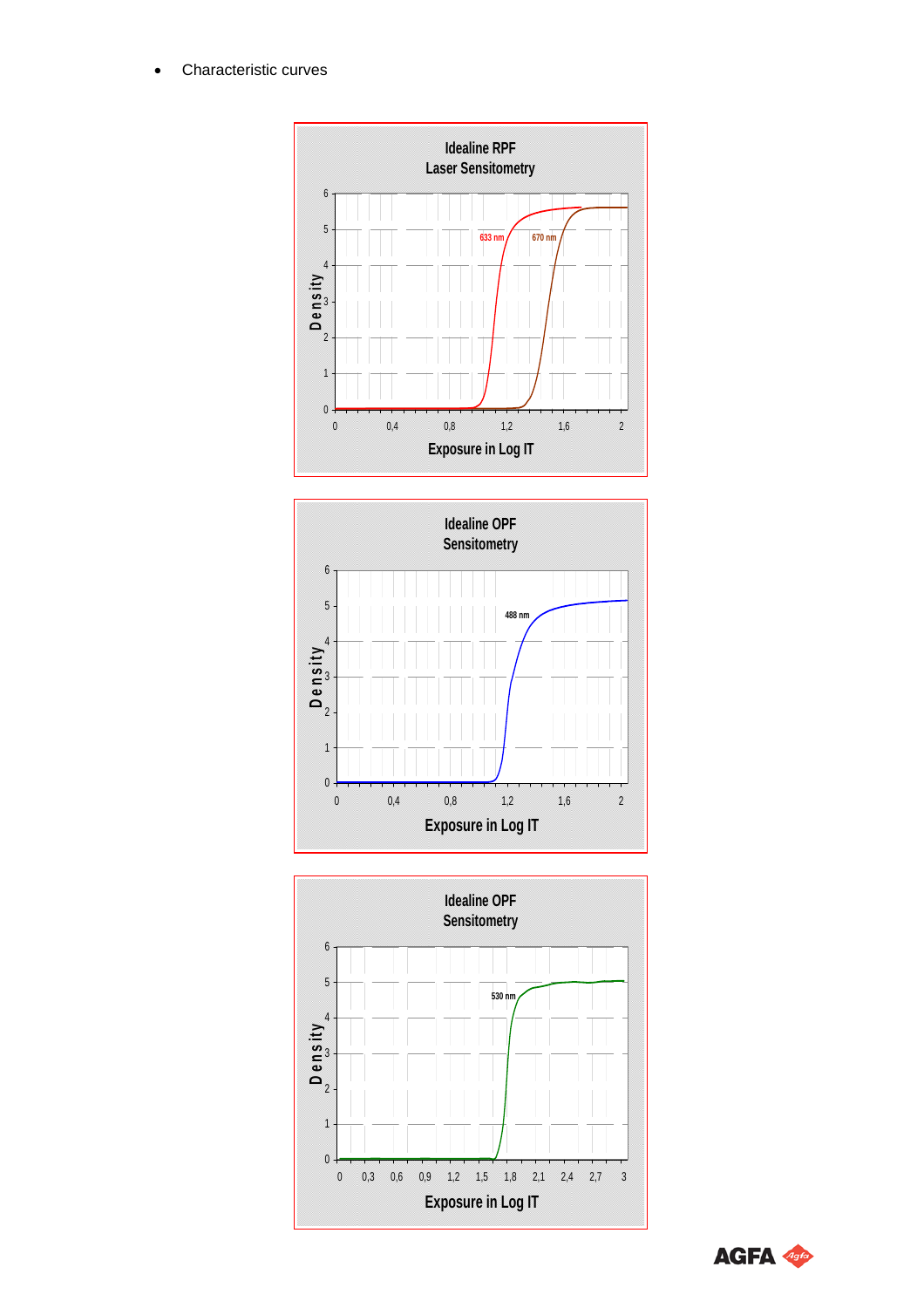### ■ Storage

Non-processed photographic film has a limited shelf life. Unopened boxes can be safely kept until the expiry date mentioned on the label. Film boxes are preferably kept flat, at a temperature of 21 °C and at 50% relative humidity. Temperature and relative humidity in the storage room must be kept within strict tolerances to avoid dimensional changes.

Remove the outer packaging and the shrink foil before taking the film into the plotter room, to avoid dust being dragged into the plotter area.

### **Production guidelines**

#### **Workroom lighting**

RPF: Cyan (blue-green) safelight, e.g. EncapSulite T20/ND.75 filter.

OPF: Red light, e.g. Agfa R6 or EncapSulite R20.

Temperature and relative humidity must be kept within strict tolerances to avoid dimensional changes.

If the conditions in the workroom are different from the storage room, the film should be allowed to acclimatise before use.

#### **Exposure**

*Important* 

Proceed carefully in order not to damage the film when loading the plotter. Take care that film sheets do not slide on top of each other. Do not apply strong local pressure on the film. Avoid dust contamination.

Closely follow the instructions for use provided by the plotter manufacturer. Avoid stray light during plotting.

The correct exposure will vary, depending on the type of plotter and the processor used. You can run a test to check the correct line width and the best line sharpness with the highest possible Dmax. Your Agfa representative will be pleased to give you more information.

#### **Processing**

Idealine films can be processed in rapid access machines.

#### *Recommended processing conditions*

| Developers                 | Pdev                                                                                                                                                                        |
|----------------------------|-----------------------------------------------------------------------------------------------------------------------------------------------------------------------------|
|                            | G 101 c or equivalent rapid access developers                                                                                                                               |
| Developing time            | In AgfaLine 86 HT: 35 s at 32 °C / 90 °F                                                                                                                                    |
|                            | In Rapiline 72-3 HT: 30 s at 35 °C / 95 °F                                                                                                                                  |
| Developer replenishment    | 250 ml/m <sup>2</sup> or 0.8 oz/ft <sup>2</sup> (50 % image blackness) + 2 l or 65 oz /<br>24hrs against oxidation                                                          |
| l Fixer                    | Pfix or G 333 p, or equivalent at 30 - 33 °C / 86 - 91 °F                                                                                                                   |
| <b>Fixer replenishment</b> | 500 ml/m <sup>2</sup> or 1.5 oz/ft <sup>2</sup> without fixer electrolysis 125 ml/m <sup>2</sup> or 0.4<br>oz/ft <sup>2</sup> with fixer electrolysis (50% image blackness) |
| Wash                       | At 20 °C for optimum dimensional stability                                                                                                                                  |